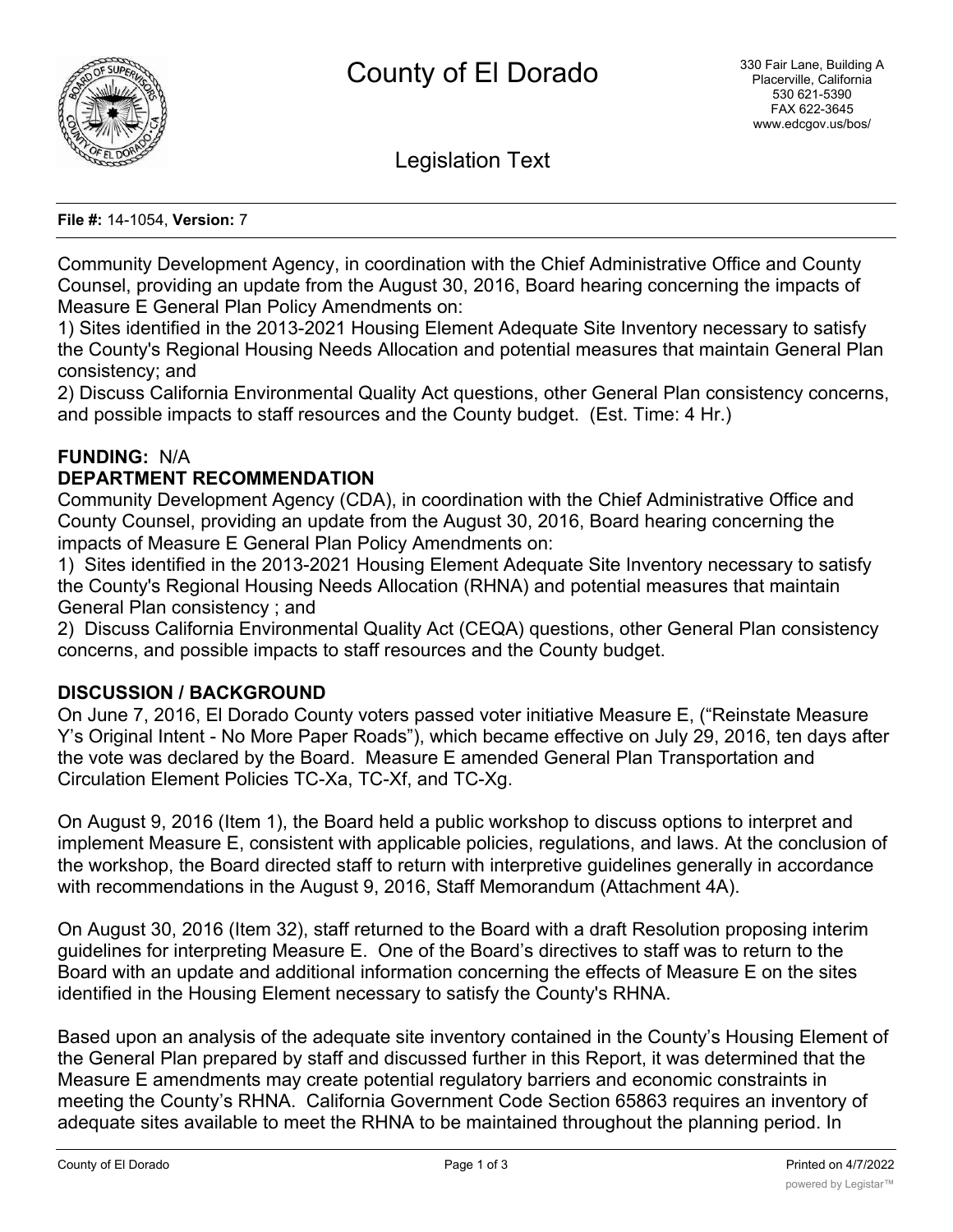#### **File #:** 14-1054, **Version:** 7

addition, Government Code Section 65913.1 imposes a duty on local government bodies, in exercising their zoning authority and revising their housing elements, to designate and zone sufficient vacant land for residential use with appropriate standards. The attached Staff Memorandum [Attachment 7A] provides additional background and discussion of Measure E's potential effects on the General Plan Housing Element and the County's RHNA. Measure E's impact on other General Plan Elements are summarized in Exhibit B.

The August 30, 2016, Board action included questions on CEQA, General Plan consistency, and the potential impact on staff resources and the County budget.

CEQA is a State law that requires the disclosure of environmental impacts of a project. In the case of the previously proposed interpretation of Measure E presented on August 30, 2016, there would be no environmental impacts and the adoption of the interpretations could be deemed exempt from CEQA pursuant to Section 15061(b), because CEQA only applies to projects that have the potential to significantly effect the environment.

The County has a responsibility to adopt and maintain a General Plan that meets State planning requirements and balances local policies of land use, economics, social, and environmental issues. Measure E amended General Plan Transportation Element Policies and may have consequences that affect the implementation of other General Plan goals and objectives.

The Board inquired about the impact from Measure E on the County budget. There are few factors at this time by which to gauge the impact on the County budget, and most significant impacts could result from future staff work. CDA has identified approximately \$100,000 in staff labor hours in the review and implementation of Measure E, through August 30, 2016. Although not as significant, similar costs were borne by the CAO and County Counsel offices.

It is recommended that the Board consider the options provided, as well as any other options not included here, and provide direction to staff regarding the Board's preferences for next steps as they relate to the Housing Element. Following the Board's discussion and consideration of Measure E implementation avenues for General Plan Housing Element consistency and, with Board direction, staff will return to the Board with information regarding the requirements to implement the Board's direction including, but not limited to: estimated staff resource requirements, estimated cost and budget impact, and estimated timeline. This may include amendments to County adopted plans, ordinances, programs, and environmental review, if required.

# **ALTERNATIVES**

N/A

**OTHER DEPARTMENT / AGENCY INVOLVEMENT** N/A

# **CAO RECOMMENDATION**

Consider options and provide direction to staff, as necessary.

# **FINANCIAL IMPACT**

There is no immediate or direct fiscal impact to the County resulting from the proposed discussion. Possible impacts to staffing resources and related budget impacts will be assessed based on